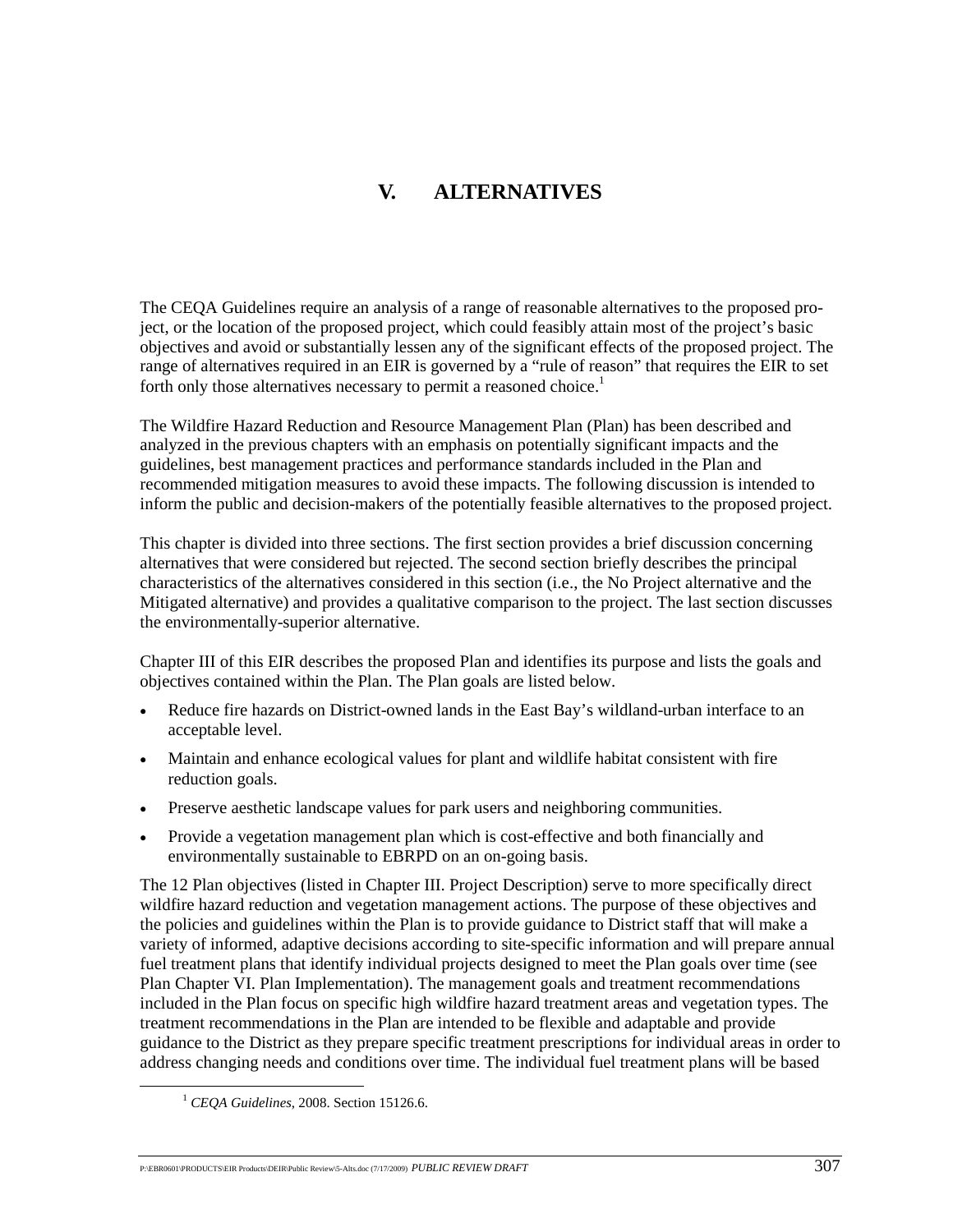on site specific assessments and available information, including this EIR, background studies and the District's GIS database. Specific treatment guidelines, best management practices, and mitigations are included in the Plan and this EIR to address the fuel reduction methods, vegetation types, and environmental conditions likely to be encountered during implementation of the Plan recommendations (see Table III-2 in Chapter III. Project Description) and the vegetation management program. The vegetation management program (VMP) identifies and describes the various vegetation types found within the East Bay parklands, including their associated fuel characteristics; describes treatment considerations for invasive plants; outlines goals and objectives of vegetation management activities within the EBRPD's jurisdiction; and delineates recommended treatment performance standards for each vegetation type to meet EBRPD's vegetation management goals. Coupled with the information presented in Chapter IV. Fuel Reduction Methods, the VMP provides information to enable the District to determine and prepare the annual fuels treatment plan.

The evaluation of environmental topics contained in Chapter IV of this EIR assesses the potential impacts that could occur with implementation of the Plan. Based on the analyses, all potential impacts but one associated with implementation of the Plan can be reduced to less-than-significant levels with the implementation of Plan guidelines and the mitigation measures identified in this EIR. One significant and unavoidable impact associated with short term substantial adverse visual impacts to the scenic character of the Study Area was identified.

# **A. ALTERNATIVES THAT WERE CONSIDERED BUT REJECTED**

The following section describes five alternatives to the proposed project that were considered but rejected for the reason(s) provided.

#### **1. No Action Alternative**

Under the No Action alternative, the District would not undertake any existing or new fuel reduction activities to either maintain the existing fuel reduction zone or to complete projects that have been authorized under the FEMA Environmental Assessment.<sup>2</sup> In the short term, no potential adverse effects associated with vegetation management activities and related to biological resources, soil loss, erosion, compaction, potential landslides, water resources, air quality, cultural resources, and visual resources would occur. However, none of the beneficial impacts of the Plan would occur, including: reducing the threat of property damage, personal injury, and other impacts to public health and safety caused by future fires; removing non-native, highly flammable, invasive plants, and ultimately converting park vegetation to low fire hazard primarily native plant species and habitat types. Additionally, this alternative would not meet the goals and objectives of the Plan or the District's Master Plan objectives and policies, and has been removed from further consideration.

## **2. Maximum Fuel Reduction Activities**

Under the Maximum Fuel Reduction Activities alternative, the entire Study Area (approximately 19,000 acres) both within and outside the recommended treatment areas described in the Plan would be within the "area of impact" and considered and prioritized for fuel reduction activities. Under this

P:\EBR0601\PRODUCTS\FIR Products\DEIR\Public Review\5-Alts.doc (7/17/2009) *PUBLIC REVIEW DRAFT* 3088

 $\overline{\phantom{a}}$ <sup>2</sup> URS Corporation, 2003. Final Environmental Assessment for the East Bay Regional Park District Vegetation Management Projects, Alameda and Contra Costa Counties, California. HMGP #919-515-24. Prepared for the Federal Emergency Management Agency. April.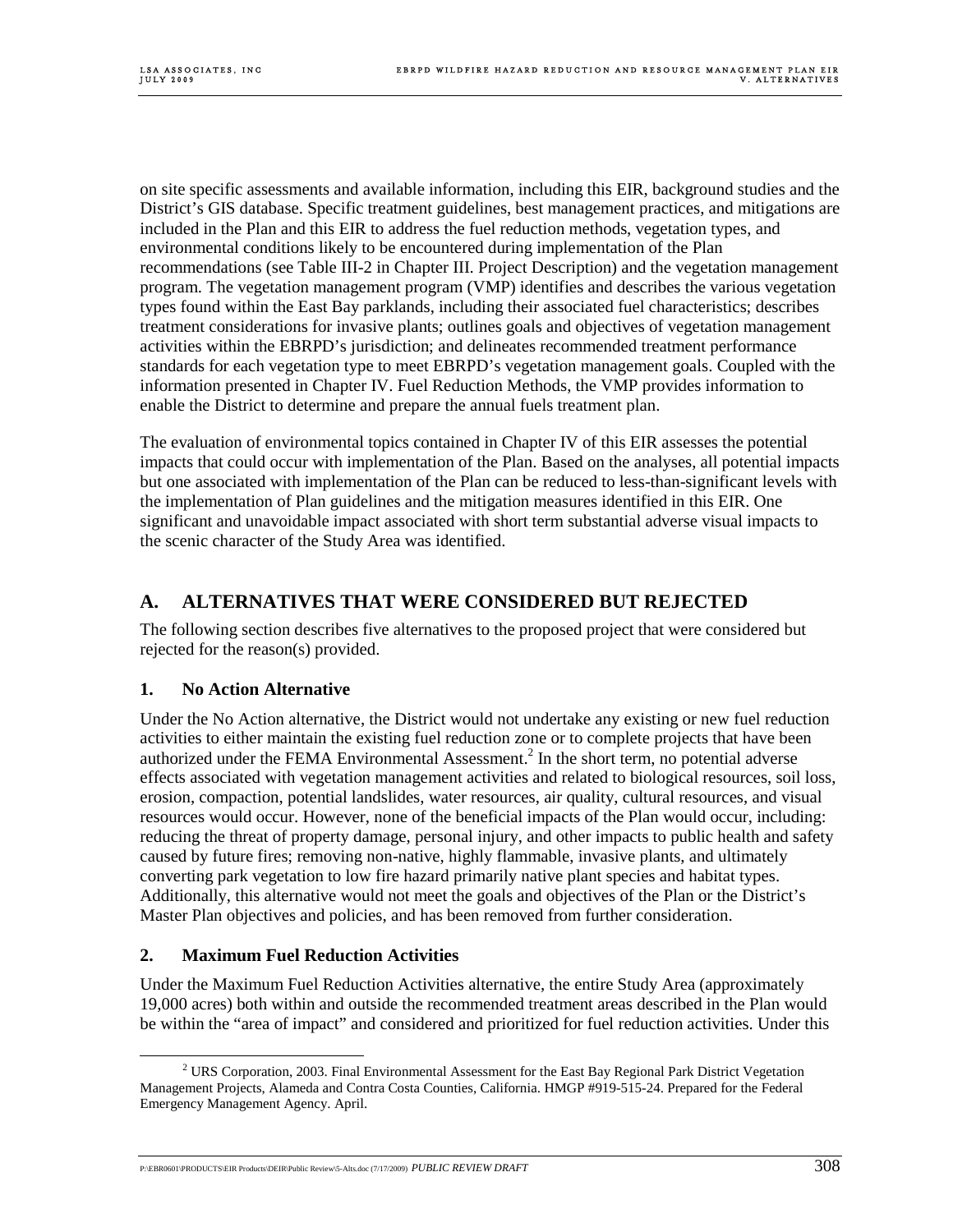alternative, the District would first treat all areas of high hazard fuels (as determined through the wildfire hazard assessment and FlamMap modeling, see Appendix C of the Plan) regardless of whether they were adjacent to homes and facilities outside of the parklands.

This alternative would ensure that the most hazardous fuels were treated within each park unit, environmental resources within the parks were considered, and park facilities at risk were protected. However, this alternative would not meet the primary objective of protecting life and property, nor would it meet the goal of providing a cost-effective vegetation management plan that is both economically and environmentally sustainable on an on-going basis. For these reasons, this alternative was considered but rejected for not meeting the basic goals and objectives of the project.

### **3. No Tree Removal**

Under the No Tree Removal alternative, the fuel reduction and vegetation management activities identified in the Plan would be fully implemented, except that no trees would be removed as part of any fuel reduction activities. While this alternative would maintain ecological and landscape aesthetic values within the Study Area over the short-term, the increasing number of trees and overall density within tree stands of all types would contribute to increased wildfire hazards and would promote the spread of diseases within and across stands, such as sudden oak death and pine pitch canker. Furthermore, mature and young eucalyptus and Monterey pine forests are non-native plant species that were widely introduced in large plantations and pose significant fire hazards within the Study Area. Non-native eucalyptus and pine are some of the most dense and flammable plant communities in the hills. Unmaintained eucalyptus groves can have 400 to 900 trees per acre with fuel ladders into the canopy and 50 to 100 tons of flammable fuel on the ground.<sup>3</sup> Wind driven wildfire in these groves can be expected to produce flame lengths and ember throws that will quickly overcome firefighters and significantly reduce evacuation time for homeowners. Unmaintained pine groves are also extremely flammable with deep needle duff on the ground and dense pine seedling growth within and around the grove. Additionally, eucalyptus re-growth through stump sprouting of previously cut mature eucalyptus is a significant issue and fire hazard in the Study Area. The young eucalyptus forest (one to ten years of age) is dominated by trees with multiple trunks and a large amount of leaves at the lower levels, and is more hazardous than mature eucalyptus forest due to high tree density and the presence of multiple stems, which can suspend dead leaves and branches within these stems that act as an additional ladder fuel. It should be noted that selective thinning, pruning and removal of ground and ladder fuels are the recommended actions for the majority of the approximately 1,360 acres of eucalyptus stands within the identified treatment areas (see Table III-2 in the Project Description chapter of this EIR.) Removal of eucalyptus or pine stands is the recommended action when the eucalyptus or pines: (1) are located along a ridgeline close to homes to minimize ember production and distribution during a wildfire under Diablo wind conditions; (2) have heavy concentrations of understory fuels and are located adjacent to designated strategic fire routes or major roadways used for evacuation and emergency access; and (3) are located above a welldeveloped understory of native plant communities (e.g., oak-bay woodland). Even if most of the eucalyptus forests within the recommended treatment areas were removed (approximately 1,360 acres of eucalyptus), there would still be thousands of acres of eucalyptus and Monterey Pine forests remaining within the 19,000-acre Study Area.

P:\EBR0601\PRODUCTS\EIR Products\DEIR\Public Review\5-Alts.doc (7/17/2009) *PUBLIC REVIEW DRAFT* 3099

 $\frac{1}{3}$  $3$  Kent, Jerry. 2009. Non-published Draft Wildfire Discussion Paper to EBRPD and LSA Associates, Inc. January 21.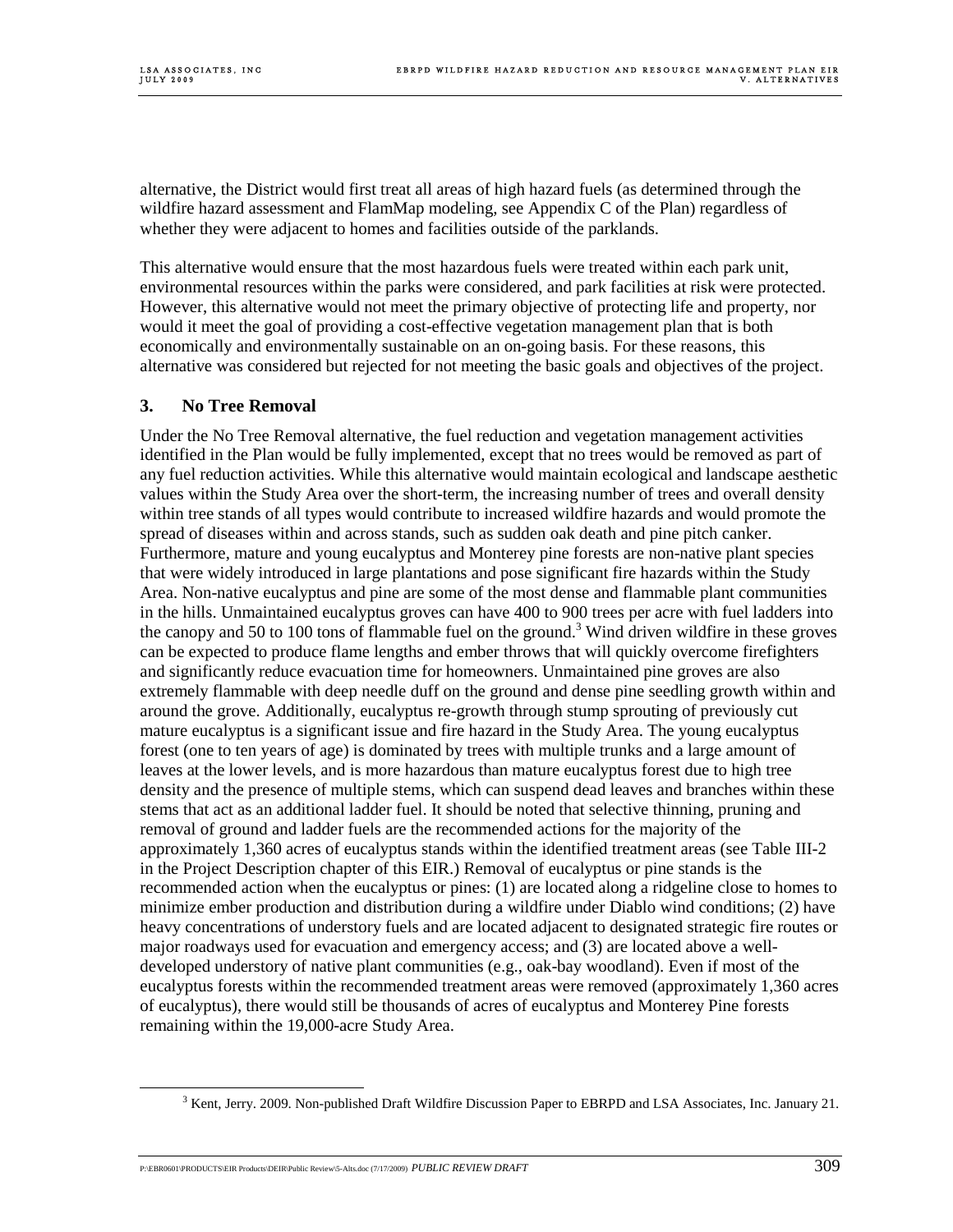This alternative would not meet the primary objectives of protecting life and property, maintaining a network of strategic fire routes for evacuation and emergency access; and reducing and removing non-native invasive plants and converting park lands to viable, sustainable, and low hazard ecosystems. This alternative also would fail to meet both the goals and objectives of the project over the long-term. Because of this reason, this alternative was considered but rejected.

### **4. Wildland-Urban Interface Management Only**

To maximize the protection of homes and buildings outside of the parks, under the Wildland-Urban Interface Management Only alternative, the fuel reduction and vegetation management activities identified in the Plan would be fully implemented only on park lands within treatment areas that are within 200 feet of homes and other structures outside of the parks and along strategic fire routes. The eucalyptus stands that represent significant threats from torching and crown fires that can cause ember flight under a Diablo wind condition would not be treated, nor would any developed facility or facility at risk as defined in the Plan (see Table III-1 in Chapter III, Project Description). Similar to the No Tree Removal alternative, implementation of this alternative would not meet the Plan objectives of protecting life and property as the fire threat associated with eucalyptus and Monterey pine on ridges producing embers and quickly spreading fire under a Diablo wind condition wildfire is significant. Additionally, not managing vegetation to protect facilities at risk, some of which are cultural resources, could create new significant impacts associated with this alternative. Because this alternative would fail to meet the basic objectives of the Plan, it was removed from further consideration.

#### **5. No Chemical Use Alternative**

The No Chemical Use alternative proposes that all fuel treatment methods except chemical treatments would be included for consideration as part of fuel reduction and vegetation management activities covered under this EIR. The reader should note that no significant potential impacts related to the use of chemicals for vegetation management activities were identified as a result of the analyses in this EIR. The goals and objectives of the Plan would generally be achievable, under this alternative with the exception that, where chemical treatments would otherwise be the most economic and effective means of treatment, other treatment methods would be required and so may not provide the most costeffective or financially sustainable vegetation management plan possible.

The Plan proposes that the primary use of chemical treatment is to prevent the re-growth of cut vegetation, particularly in areas which are inaccessible to heavy equipment and where soil disturbance is to be avoided, and to control invasive non-native plant species that exacerbate wildfire risk (e.g., broom and eucalyptus resprouts). Per the Plan and as evaluated in Section IV.H, Hazards and Hazardous Materials of this EIR, chemical use is an efficient and cost-effective method that the District uses under the auspices of EBRPD's IPM policies and practices and in combination with other treatment measures (e.g., mowing, burning and hand removal). Recent studies conducted by the Marin Municipal Water District (MMWD) confirm this approach; the results of their studies on the use of non-chemical control methods for the control of invasive non-native plants indicated that nonchemical alternatives are ineffective for large-scale vegetation management projects. (see Appendix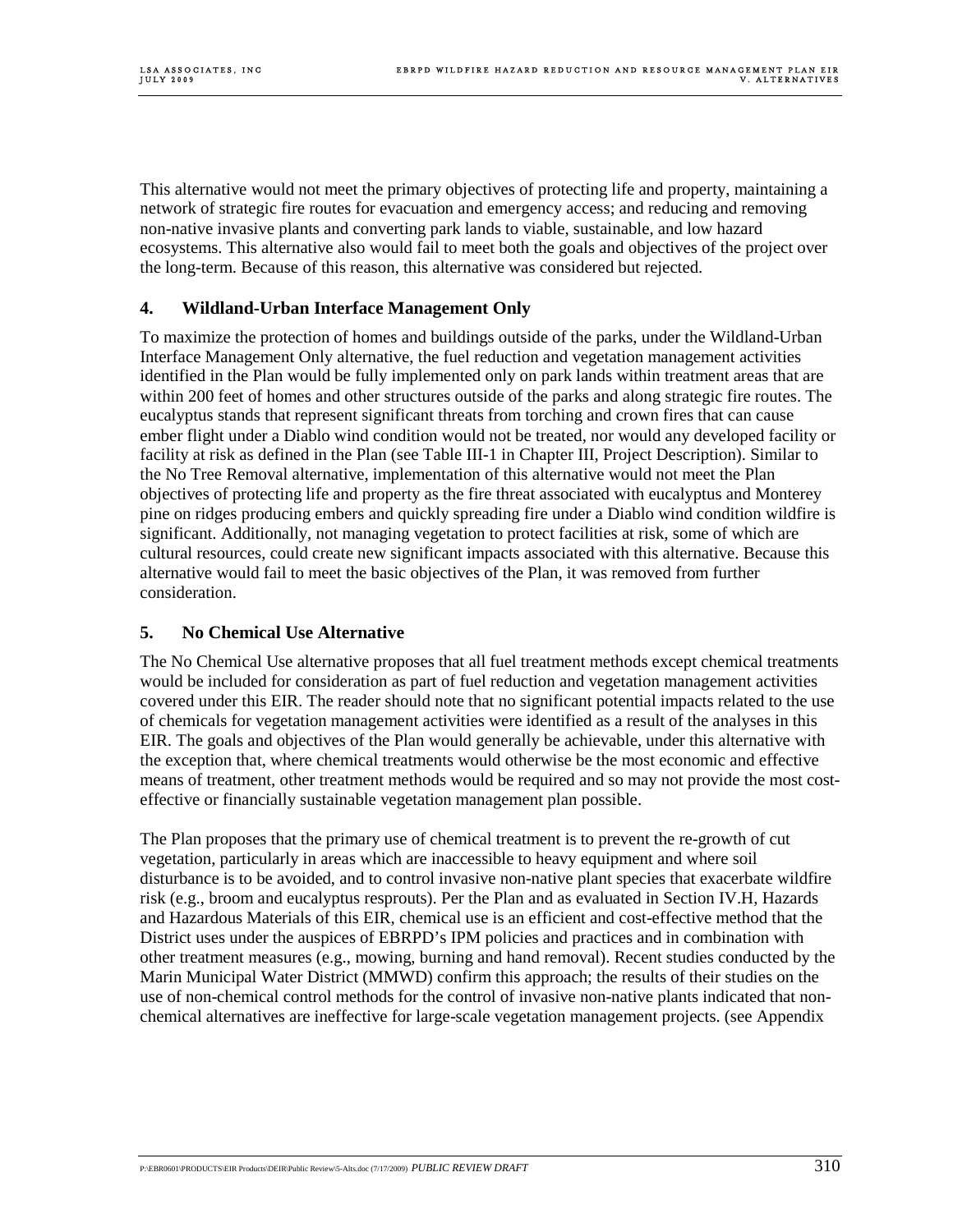H of the Plan for additional information on these studies).  $4$  The Plan contains guidelines and best management practices that would reduce potential adverse impacts related to chemical use to a lessthan-significant level. The No Chemical Use alternative would, however, remove from consideration chemical treatments approved by the State and currently used by EBRPD to treat vegetation in an economic and environmentally sustainable manner, resulting in additional, potentially more-costly treatments being used. This change, over time, could result in some treatment actions being delayed or removed from consideration due to lack of funding, which in turn would result in increased wildfire hazards as areas are left untreated. Because this alternative would not achieve the basic goals and objectives of the project and would not result in the creation of a vegetation management plan which is cost-effective and financially and environmentally sustainable to EBRPD on an on-going basis, it was removed from further consideration.

# **B. ALTERNATIVES TO THE PLAN**

This section analyzes the following two alternatives:

- The CEQA-required **No Project alternative** assumes that the Plan would not be adopted or implemented and that existing conditions would remain.
- The **Mitigated alternative** assumes that the Plan would be revised to include additional guidelines and mitigation measures to mitigate the potential significant impacts identified in this EIR.

For each alternative, a brief discussion of its principal characteristic(s) is followed by an analysis of the alternative. The emphasis of the analysis is on the alternative's relative adverse effects compared to the proposed project and a determination of whether or not the alternative would reduce, eliminate, or create new significant impacts.

#### **1. No Project Alternative**

The following provides a brief description and analysis of the CEQA-required No Project alternative.

**a. Principal Characteristics**. The No Project alternative assumes that the Plan would neither be adopted nor implemented and that existing conditions would remain in effect throughout the Study Area. Only those fuel reduction or vegetation management actions covered under the existing FEMA Environmental Assessment and ongoing maintenance activities would be conducted (i.e., no actions identified as Initial Treatments in Table III-1 of the Project Description would occur.)

**b. Analysis of No Project Alternative**. Under this alternative, none of the potential impacts identified in Chapter IV of this EIR would occur because no additional fuel treatment or vegetation management activities would occur outside those already covered under the FEMA Environmental Assessment or already being conducted as maintenance activities. While some potential impacts would be avoided, the goals and objectives of the proposed project would not be achieved.

 $\frac{1}{4}$  The MMWD Board of Directors suspended the use of herbicides on their lands in August 2005. Since that time, the watershed staff has been "losing the battle against these non-native plants that exacerbate wildfire risk." MMWD estimates that 1,000 acres representing 5 percent of their watershed is seriously infested with invasive plants, primarily broom (www.marinwater.org). The other alternative methods tested by MMWD include: mechanical removal, hand removal, controlled burning, grazing, high intensity heat/flame, biological control, and water or foam (soap-based).